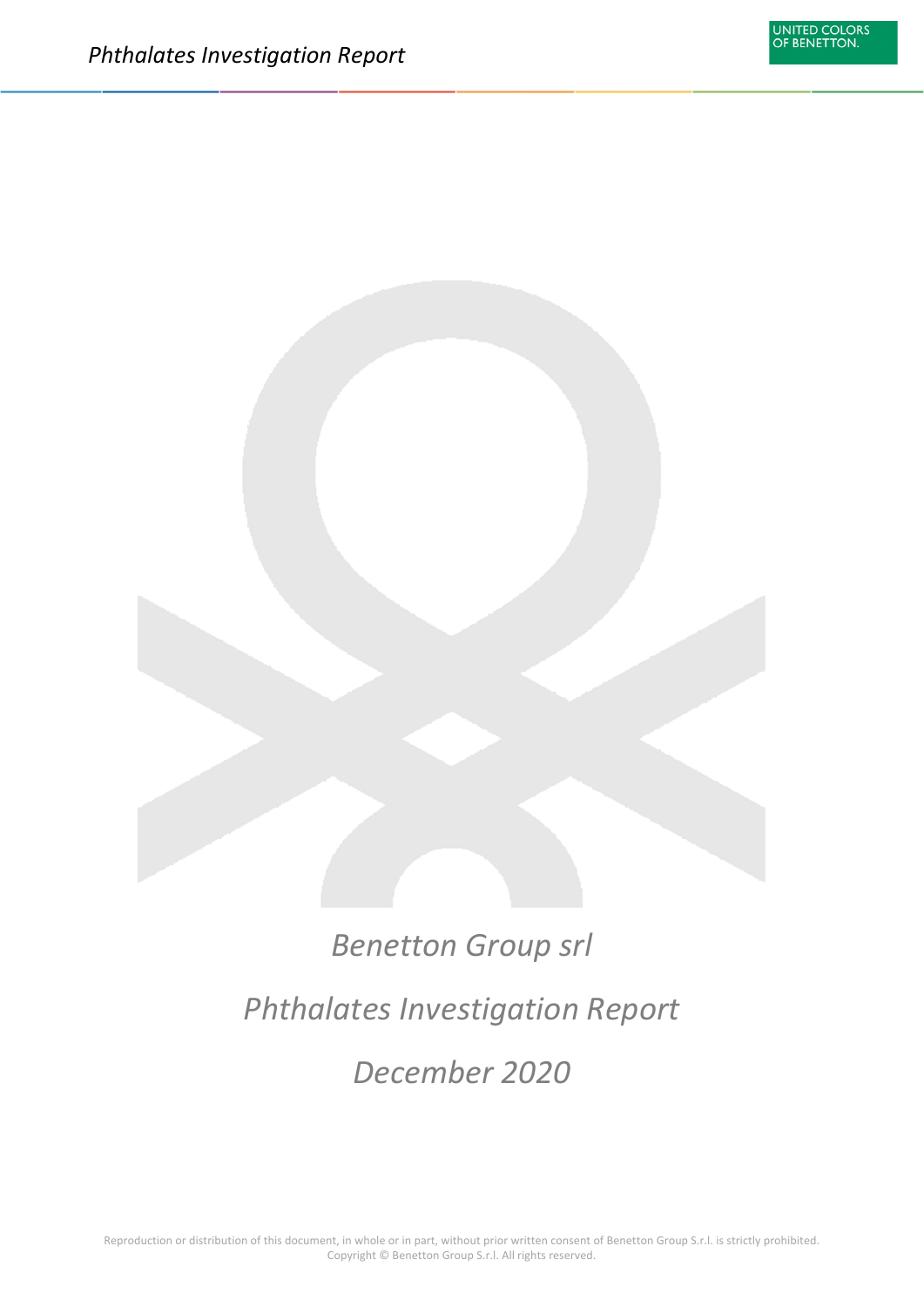## **Table of Contents**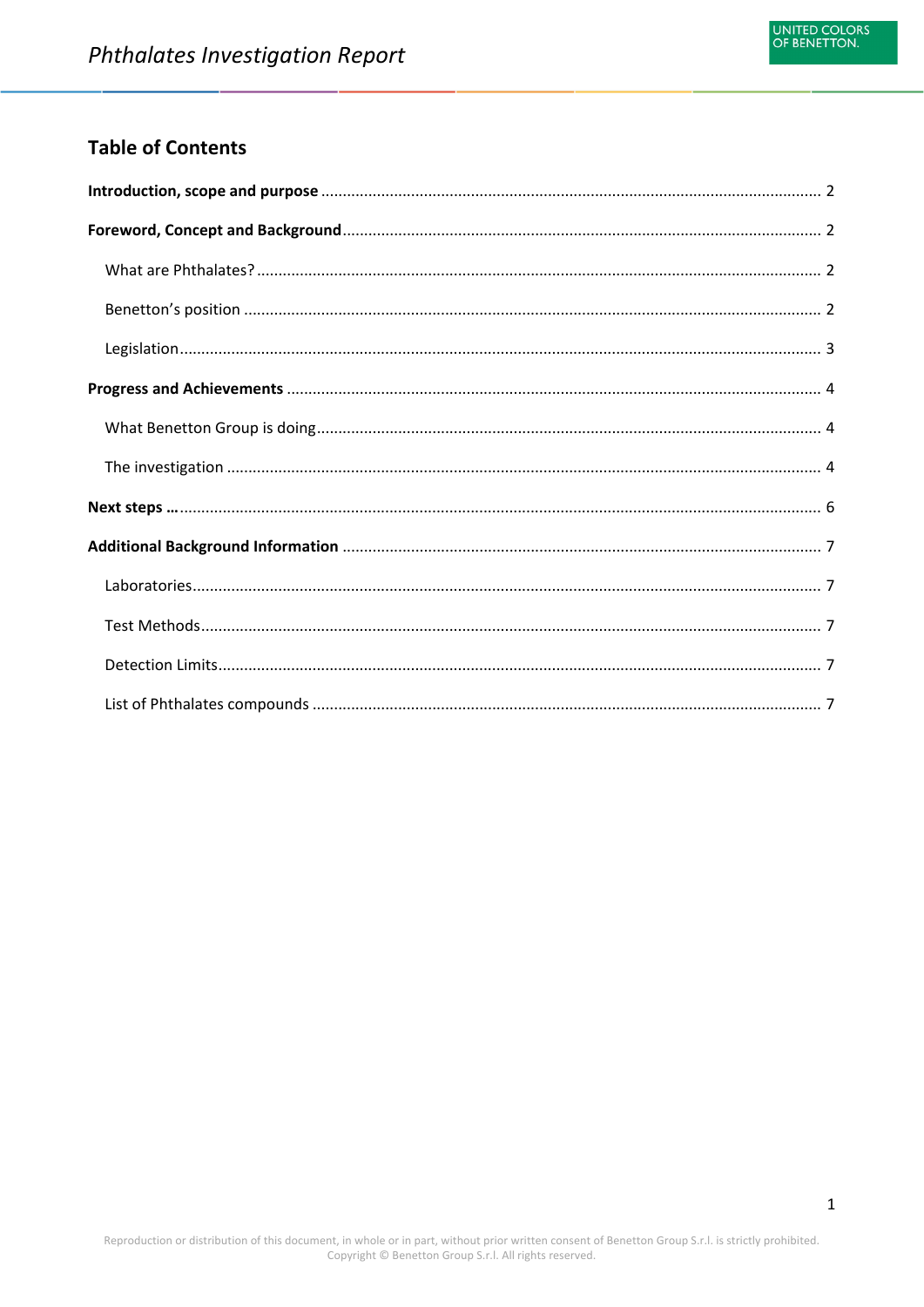# <span id="page-2-0"></span>*Introduction, scope and purpose*

Benetton had in place a monitoring and a restricted substances list on the use of Phthalates prior to signing Greenpeace's DETOX Commitment, however as part of its zero discharges pledge, Benetton Group is committed to completely eliminate Phthalates from all its products and processes.

The scope and purpose have been declared in the <u>Benetton Group's Detox Commitment to zero discharges</u><sup>[1](#page-2-4)</sup>. Since January 2013, Benetton strengthened the challenge of Phthalates total elimination, recognizing the importance of a determined action in enlarging this matter and making wider the investigation into the level of compliance with **Benetton Group's RSL**<sup>[2](#page-2-5)</sup>. This has led to more stringent contracts with suppliers that call a progressive reduction of Phthalates while aiming for their complete elimination. Moreover, in June 2013, Benetton has joined the [Zero Discharge of Hazardous Chemicals \(ZDHC\) Programme](http://www.roadmaptozero.com/)<sup>[3](#page-2-6)</sup>, to cooperate with other leading brands and retailers committed to the 2020 target of eliminating hazardous chemicals from the textile industry.

Result are ensured by a rigorous system of controls focused on finished product testing process and that checks for possible traces in the supply-chain, as well as through a request addressed to the suppliers that have to guarantee Phthalates are not present in their chemical inventories.

# <span id="page-2-1"></span>*Foreword, Concept and Background*

#### <span id="page-2-2"></span>*What are Phthalates?*

Phthalates are a group of synthetic chemicals widely used in a variety of consumer products, such as medical devices, food wrap, building materials, packaging, automotive parts, children's toys, childcare articles.

They are mainly used as plasticizers (i.e. substances added to plastics to increase their flexibility, transparency, durability, and longevity) or to soften polyvinyl chloride (PVC).

Concerning the apparel sector, they may be present in paints, printing inks, coatings, raincoats, boots, handbags and soft plastic shoes such as flip-flops or shoelace aglets (tubes).

The most common phthalates are: di-(2-ethylhexyl) phthalate (DEHP), diisononyl phthalate (DINP), dibutyl phthalate (DBP), diisodecyl phthalate (DIDP), di-n-octyl phthalate (DnOP), and benzyl butyl phthalate (BBP). Over time, these substances leach out of products and diffuse into air, water, food, house dust, soil, living organisms etcetera and for this their use is banned.

#### <span id="page-2-3"></span>*Benetton's position*

Since the 1980s, period in which color and graphic screen printing in more mass produced quantities became popular, Benetton gave its preference to the "soft hand feel" that stylistically was matching with the look and the expected appearance proposed by the brand. This is not a detail because today decisions and choices are still hardly conditioned from that mindset.

Together with the plastisol inks, water based inks are the most popular in the screen printing industry. Benetton always preferred the water based inks because they have what is called a "soft hand" once printed on material: this means that the ink cannot be easily felt when touched by hand over the design and it also provides to the garments the sensation to be more comfortable.

<span id="page-2-4"></span><sup>&</sup>lt;sup>1</sup> http://assets.benettongroup.com/wp-content/uploads/2016/05/Benetton Group Detox Commitment.pdf

<span id="page-2-5"></span><sup>2</sup> http://assets.benettongroup.com/wp-content/uploads/2017/09/2017-Benetton-RSL\_en.pdf

<span id="page-2-6"></span><sup>3</sup> http://www.roadmaptozero.com/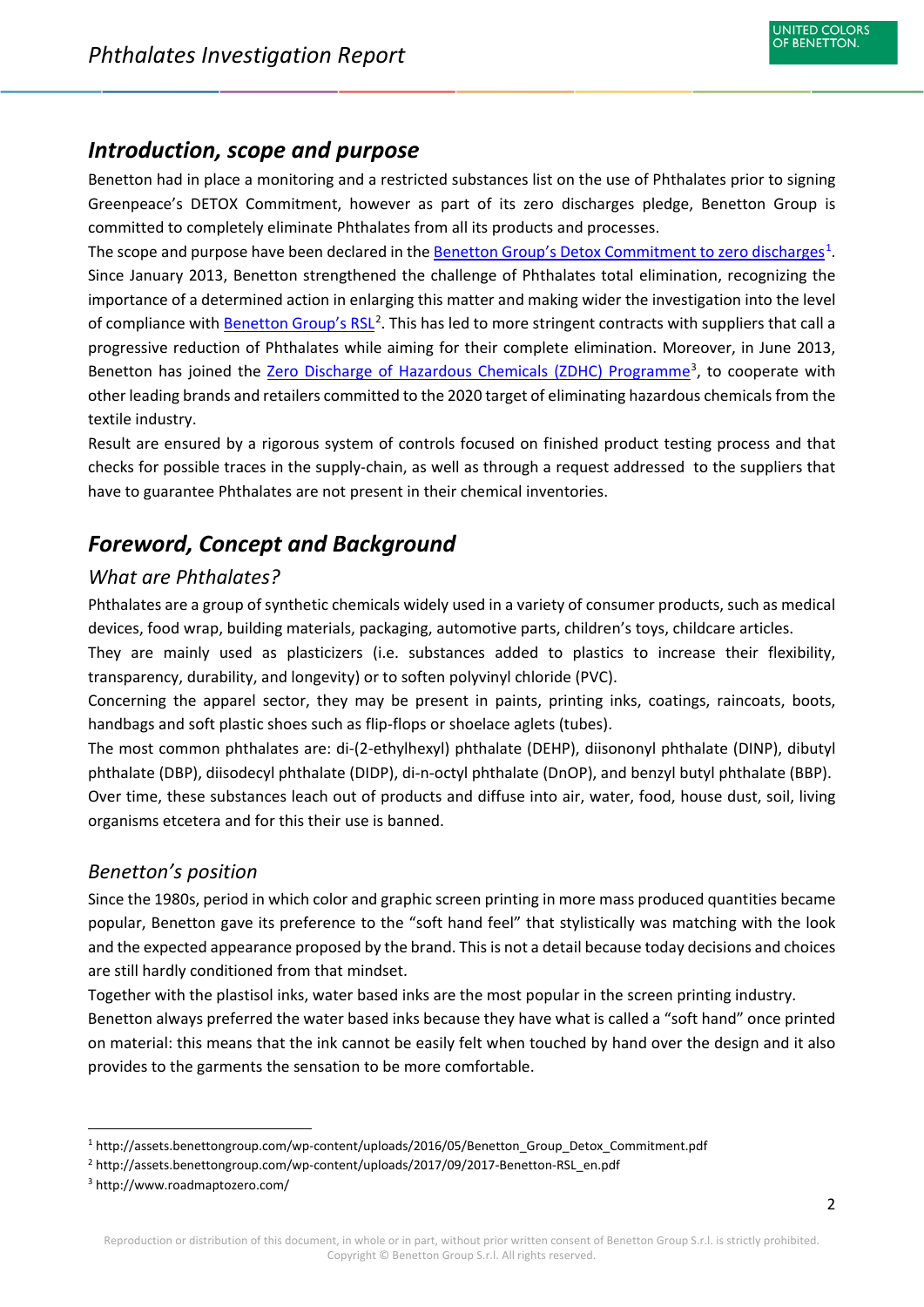a natural material, such as cotton, water based inks react and adhere much better to it than to a material like polyester. Water based inkstry to change the cotton fibers to a new color by the absorbency; they also give to water based prints a more washed out look which is ideal for vintage or faded designs. Water based inks have gained momentum in the fabric



**JNITED COLORS** OF BENETTON.

printing industry, due not only to their soft hand feel, but also for their environmental safety and for the possibility to develop new techniques and effects in printing.

Of course, compared with the Plastisol, water based inks are more difficult to cure and they require a longer drying time, adding to some other reasons, also a rationale on the production costs since plastisol takes less time to go from design to finished products. Thanks to the experience gained during decades, Benetton has been able to convey and improve the water based printing technique, training also those suppliers that were addressing to the plastisol, either for their location in countries with particular weather condition (high temperature) or for a simply question of "ease of use".

Benetton firmly believes that there are many benefits deriving from water-based inks, because they avoid the harmful effects associated to the plastisol inks.

When it is not possible to use water based printing, Benetton grants the use of completely PVC and Phthalates free inks complying with the most stringent ecological standards in the textile industry as well as the Benetton's RSL. This ensures the maximum security and sustainability both to environment and to products.

#### <span id="page-3-0"></span>*Legislation*

Legislation under REACH (*Registration, Evaluation, Authorization and Restriction of Chemicals*) [4](#page-3-1) EC-Regulation No.1907/2006 restricts the use of some Phthalates compounds.

With regard to the US, some phthalates are restricted by the CPSIA (Consumer Product Safety Improvement Act) of 2008 for Apparel, Section 108.

Benetton Groups has banned the use of Phthalates in manufacturing processes and in all its products.

<span id="page-3-1"></span> <sup>4</sup> https://echa.europa.eu/EN/regulations/reach/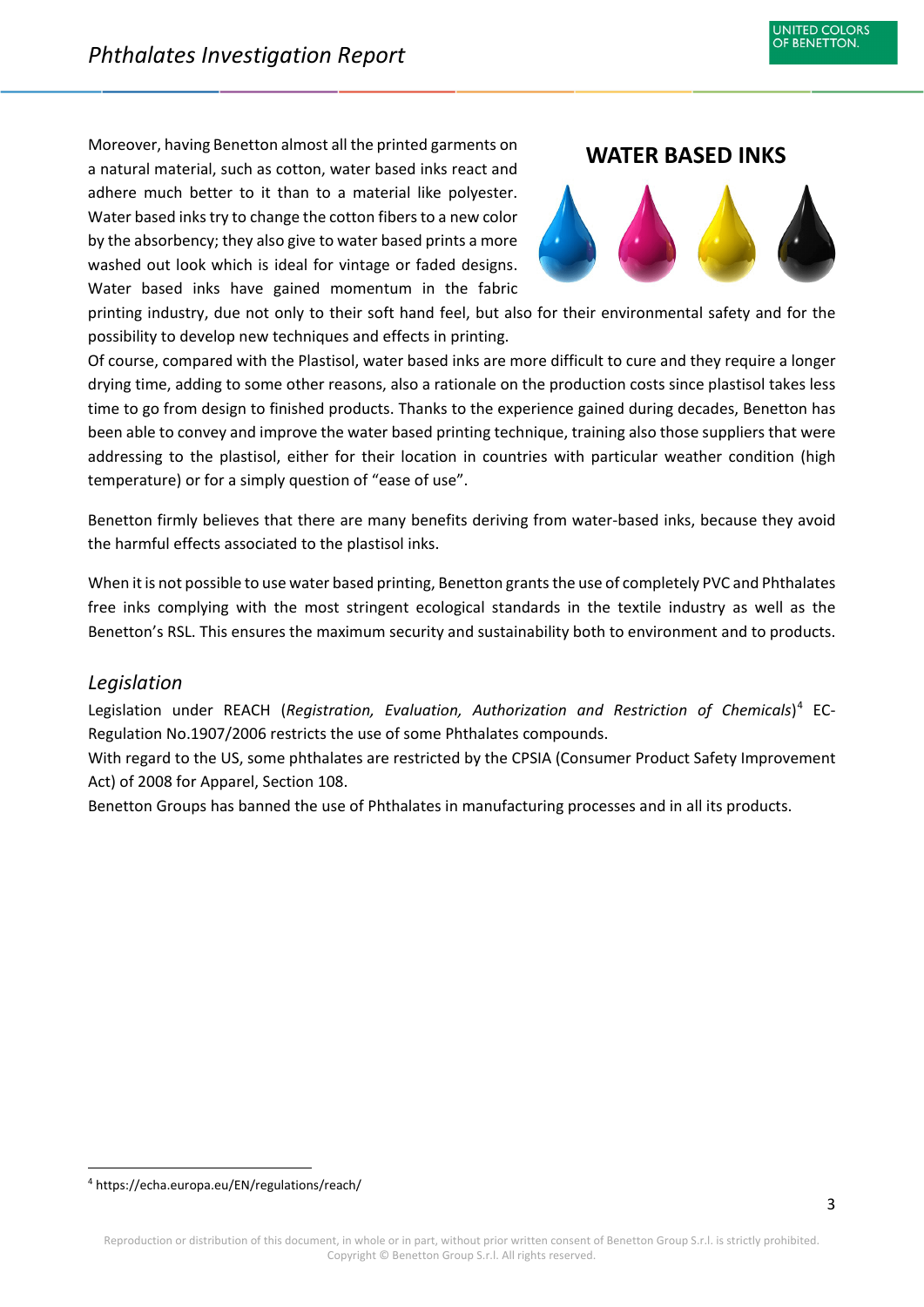# <span id="page-4-0"></span>*Progress and Achievements*

## <span id="page-4-1"></span>*What Benetton Group is doing*

The interest of Benetton in eliminating hazardous chemicals from its products was high even before it committed to Detox. In fact, Benetton required its suppliers to accept an agreement in which the respect of safety on chemicals was an essential part.

With reference to the Phthalates, since 2010 Benetton began focusing and testing its products to verify the compliance with REACH and Oeko Tex® 100. A consistent screening methodology on products became a "must", defined by a calculation tool based on recognized statistical methods and on suppliers' basis. Tests are continuously conducted on raw materials and finished goods.

With the setting and the publishing of the RSL (January 2013), Benetton definitively banned and phased out the Phthalates family.

The number of investigated Phthalates is growing year by year: with the annual review of the RSL, the blacklisted phthalates increased from 7 in the 2010 (early stage), to 15 in the 2013 (date in which Benetton signed the Detox Commitment), to the current 27 (including the isomers) present in the latest version of the RSL published in September 2017. In this year, in fact, Benetton Group made further and important steps towards the total elimination of Phthalates, deciding on voluntary basis to tighten its requirements halving the limit values of Phthalates (as sum) from 1000 mg/Kg to the actual 500 mg/Kg and including three additional compounds, such as the Di-n-propylphthalate, Di-iso-octylphthalate and Di-n-nonylphthalate.

#### <span id="page-4-2"></span>*The investigation*

As mentioned, in the years 2010 to 2012, Benetton monitored the Phthalates content in its products to comply with regulamentory bindings. The number of tested compounds (Figure 1) has considerably stepped up in the 2013 with the commitment signed by Benetton, reaching its apex in the 2014 and decreasing in the following three years. The reduction of testing activities is not due to the lack of interest but it is joined to sales situation and it closely depends on the number of produced styles. According to the increase of the number of phthaletes listed in the RSL released at the end of 2017, testing activities is growing again in the last three years.



**Figure 1** Number of tests performed during the years, starting from 2010.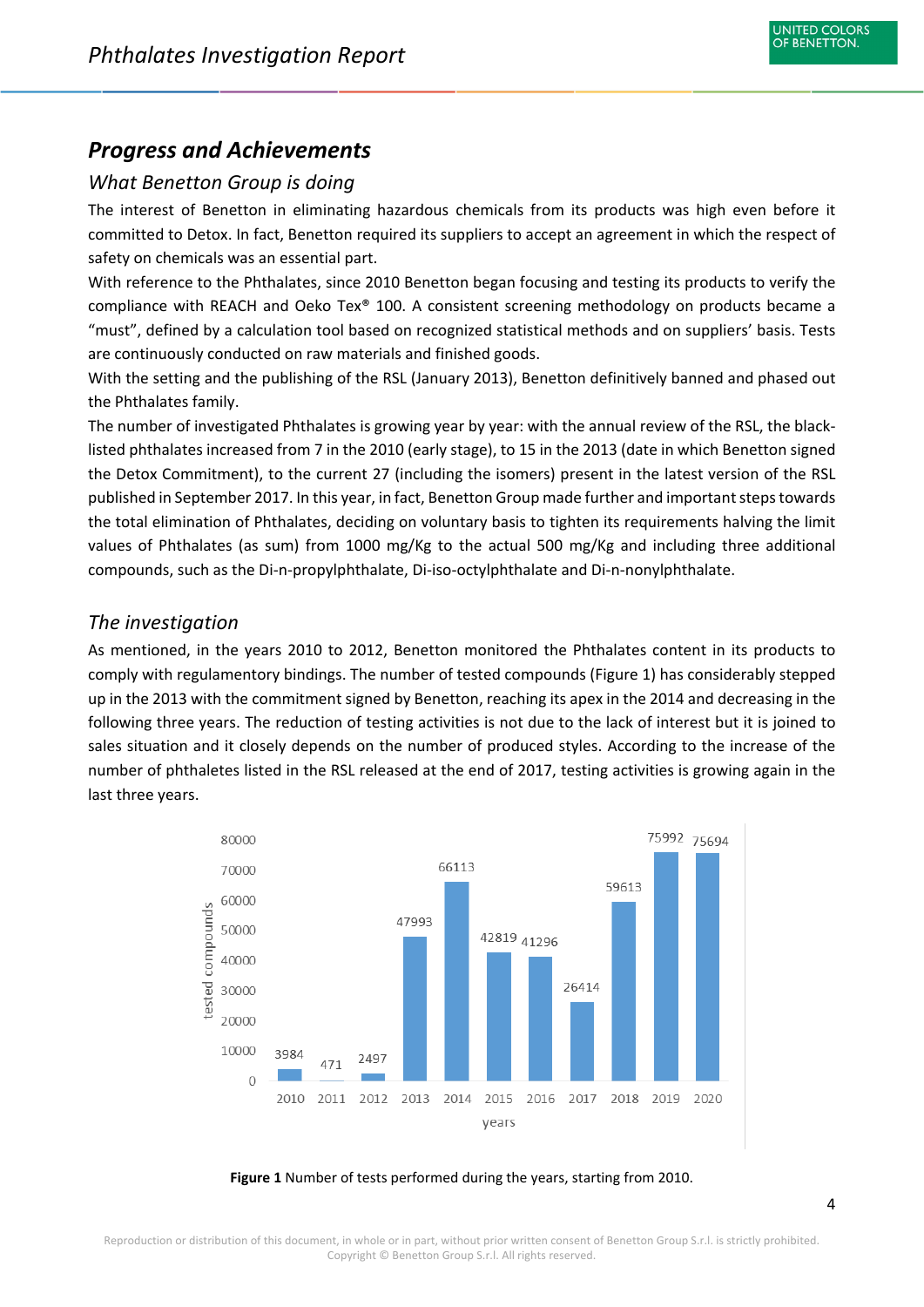The investigation focused on tested Phthalates shows that Benetton almost reached the total compliance. When Benetton started to verify Phthalates presence in its products, it was already complying with a considerable value over the 96%, then it goes up and down and levelled off becoming well established over recent years with a compliance of 99.7% (as an average of the last 4 years). Some small traces still exist but, also in this case, the value of the findings is getting thinner and it encourages to further expected progress. The following graph (Figure 2) shows the percentage of detected compounds versus the total number of tested compounds during the years.



**Figure 2** Percentage of detected compounds.

In figure 3, instead, is reported the average detected value of Phthalates compounds from 2010 to 2020.



**Figure 3** Average value of detected compounds during the years.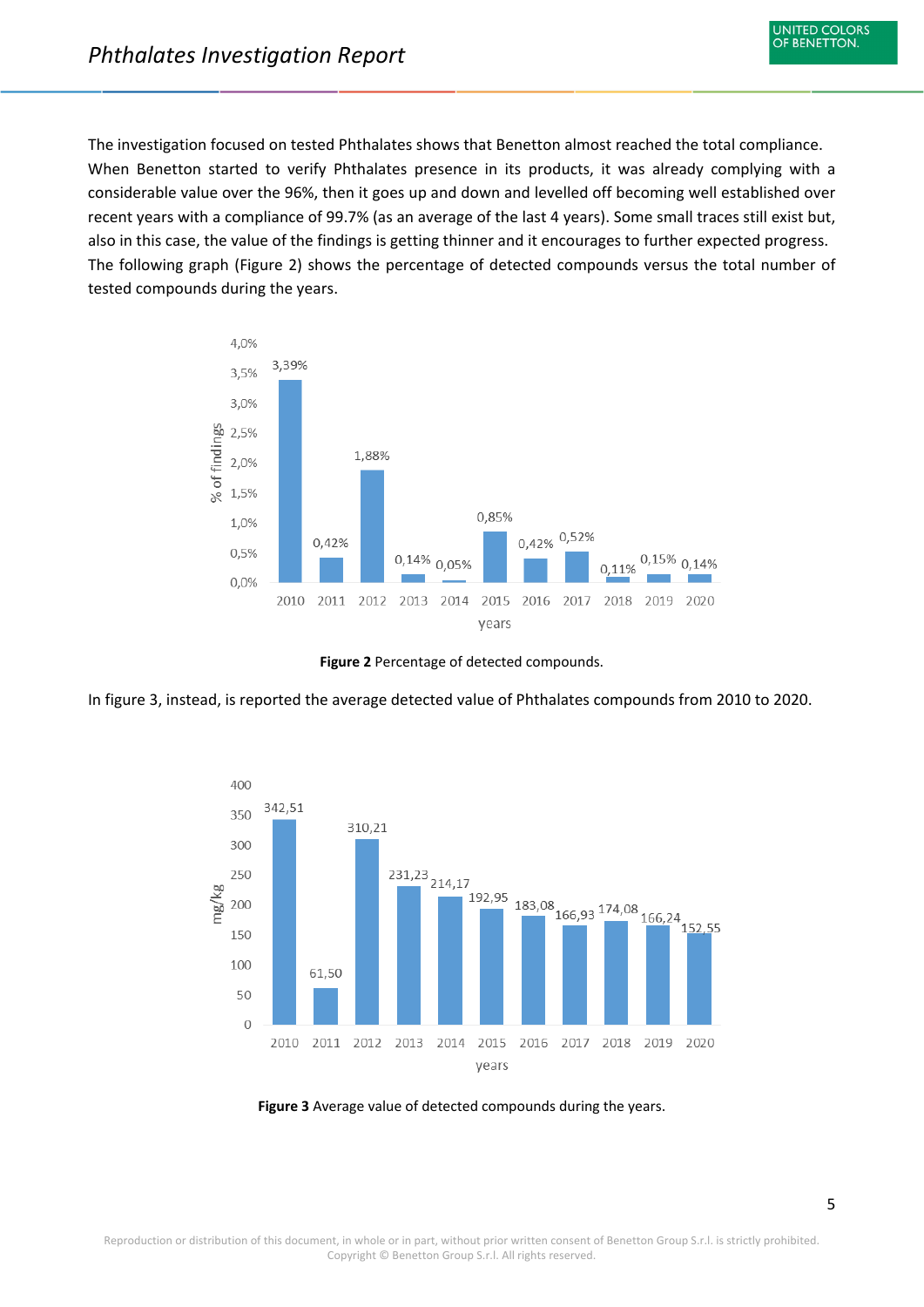## <span id="page-6-0"></span>*Next steps …*

Benetton will continue to monitor and limit Phthalates in the supply chain processes and in its products, aiming to achieve the total elimination of these substances.

In spite to the practical action taken and to the excellent results, we have gained to comply in the screen printing compliance, some residual problems still need to be solved in product categories such as footwear and accessories, in which the use of coated materials is more frequent.

Although these categories do not represent the core business of the company and do not pertain to the heritage of skills (since they represent a marginal part of the volumes), Benetton believes that a deepen investigation is necessary. Verification activities with suppliers to identify the causes of contamination as well as an intensive test program on materials and products are already in place.

Benetton will also continue in the screening of supplier's chemical inventory to verify the full compliance with its RSL. Moreover, as for the RSL, a guideline on *"How to use the RSL to implement a chemical substances management system"*, will be divulged in local languages, with the aim to lead a right and proper RSL use. Specific communication and "best practices" suggestions have been addressed to those suppliers having difficult state.